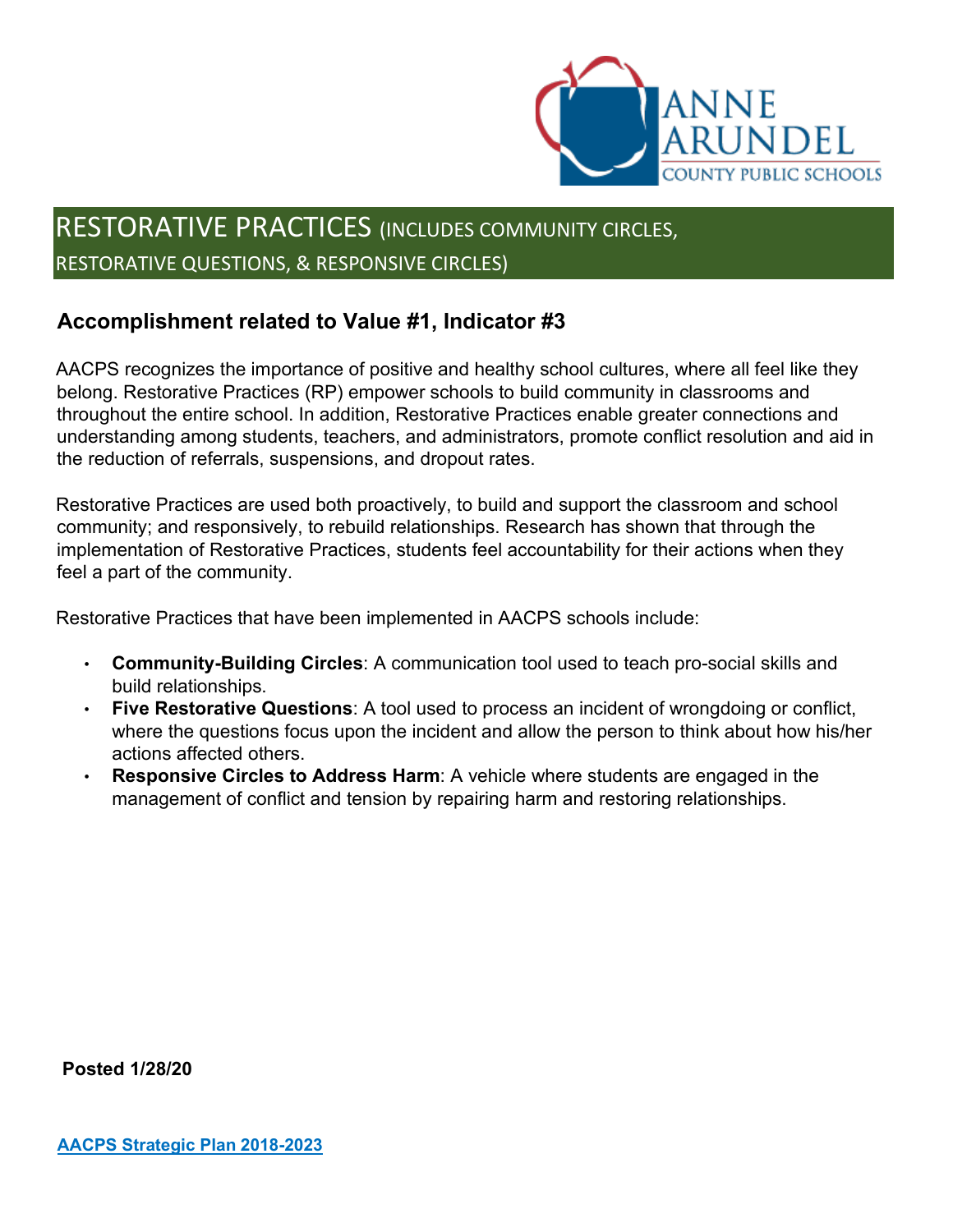

# RESTORATIVE PRACTICES (INCLUDES COMMUNITY CIRCLES, RESTORATIVE QUESTIONS, & RESPONSIVE CIRCLES)



#### **Number of Educators Trained**

|  | <b>School Year</b>  |
|--|---------------------|
|  | $7/1/17 - 6/30/18$  |
|  | $7/1/18 - 12/31/18$ |
|  | $6/30/18 - 3/1/19$  |
|  | $7/1/19 - 1/1/20$   |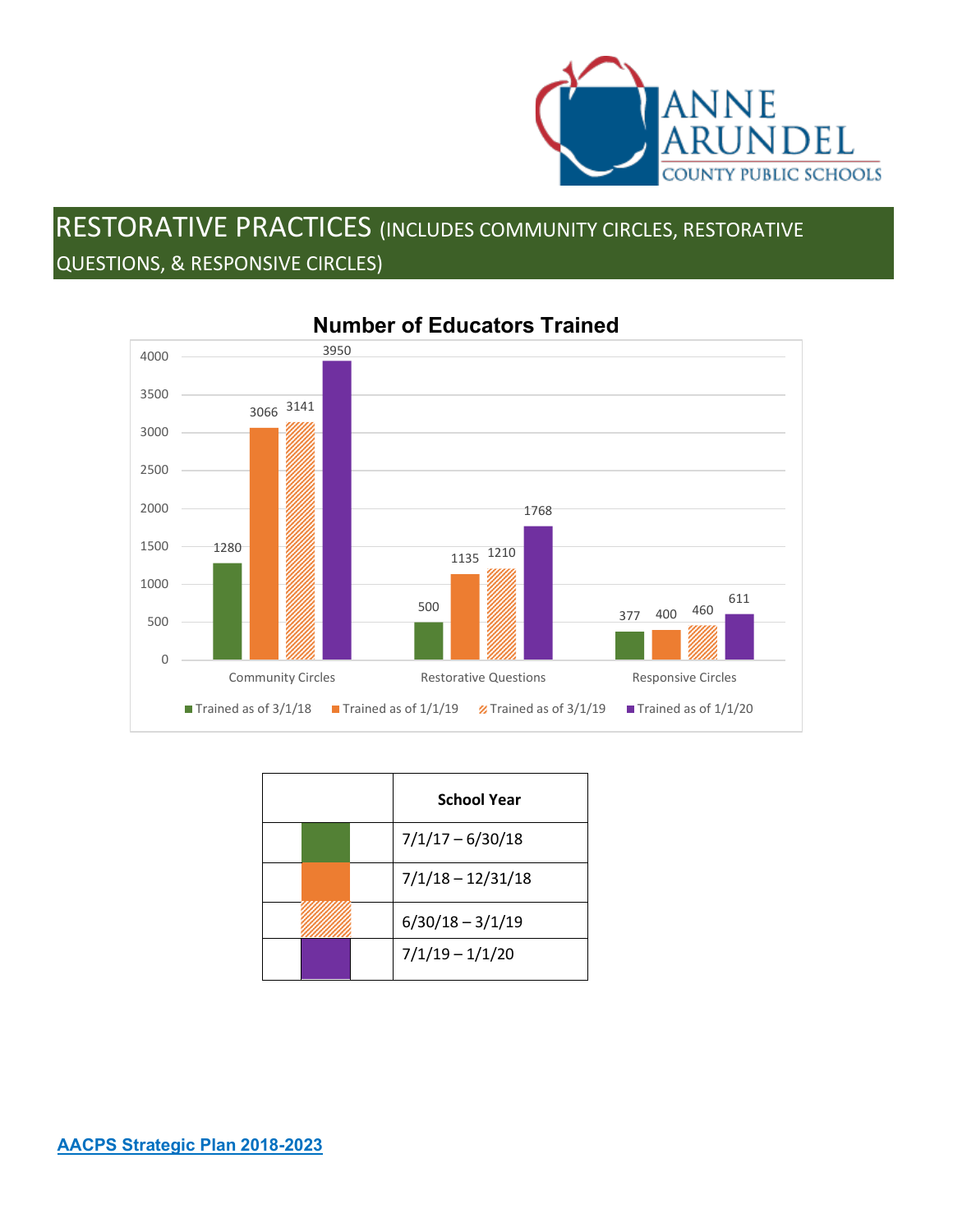

# SCHOOLS USING COMMUNITY CIRCLES

## **Number of Schools Trained and Using Community Building Circles**



|  | <b>School Year</b> |
|--|--------------------|
|  | $7/1/17 - 6/30/18$ |
|  | $7/1/18 - 6/30/19$ |
|  | $7/1/19 - 1/1/20$  |